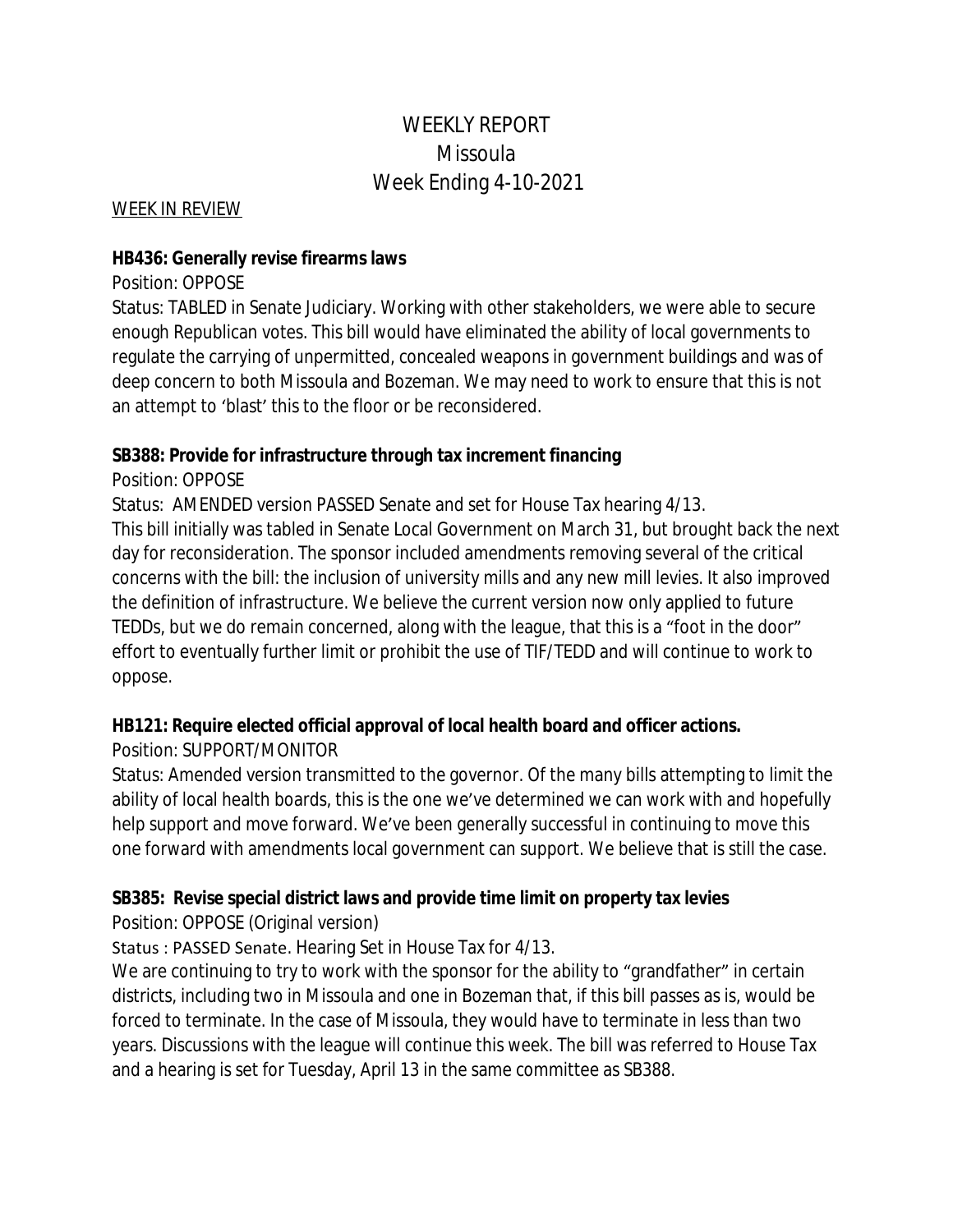### **SB358: Repeal numeric nutrient standards for water quality**

Position: SUPPORT

Status: Amended version passed Senate on Second reading.

This bill, initially tabled in committee, was brought back to due to the work of the league and others in order to address the ability of local governments to meet nutrient standards and balance development needs. In short, the bill eliminates unrealistic nutrient standard statutes and, instead, requires the state to adopt rules for creation of consistent, realistic standards. A lot of work went into this bill, and the result is expected to be a much better system for protecting watersheds while also allowing for reasonable development and management of resources.

# **STATUS OF OTHER ISSUES AND BILLS**

# **HB427: Provide for youth health protection**

Position: OPPOSE

Status: We continue to await floor action on the Senate. This bill passed Senate Judiciary on a party line vote on March 18 but has NOT been brought to the full floor for a vote yet.

# **HB112; Require interscholastic athletes to participate under sex assigned at birth.**

Position: OPPOSE Status: Passed third-reading in the Senate with amendments and returned to the House to concur

# **SB215: Establish the Religious Freedom Restoration Act.**

Position: OPPOSE Status: Passed House on third-reading 4-1 and returned to the Senate.

# **HB504: Generally revise firearms laws.**

Position: OPPOSE Status: Passed Senate Judiciary on 3/19 on a party line vote. Awaiting Senate floor vote.

# **This WEEK:**

No new bills of concern. We will be assisting the league as needed to address concerns with SB385 and SB388 in House Tax on Tuesday and continue efforts to see if we can get a successful pushback from moderate Republicans on HB504 and HB427.

We also continue to closely monitor the status of legislation related to ARPA funding, specifically HB632. That bill is in Senate and Finance and Claims and still includes Section 26, which reduces most local share of ARPA funding by 20 percent if the local government or any of